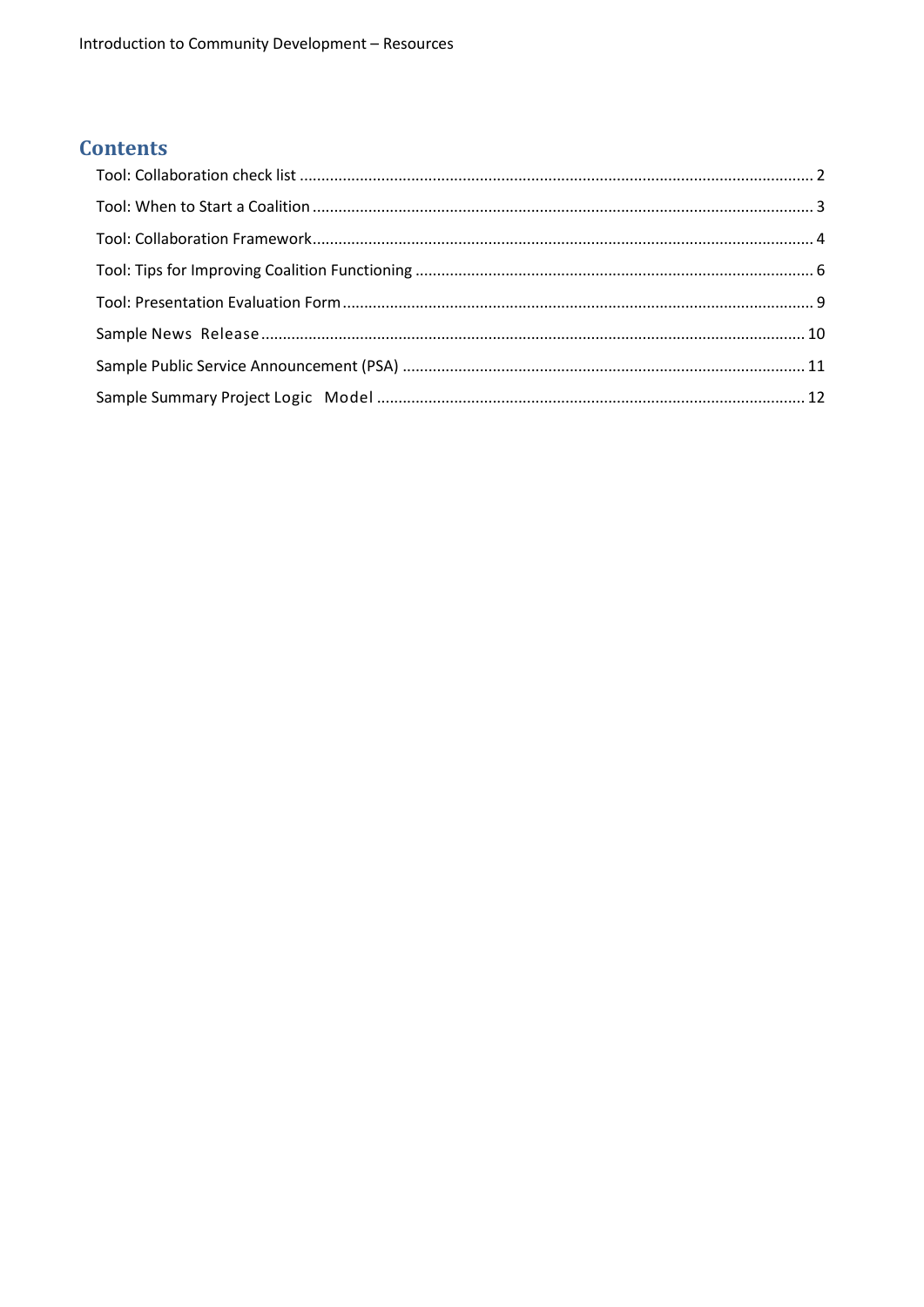#### Module 01 - Community Development Strategies

# <span id="page-1-0"></span>**Tool: Collaboration check list**

|    | <b>Does your community</b>                                                                                              | <b>Yes</b> | <b>No</b> | <b>Undecided</b> |
|----|-------------------------------------------------------------------------------------------------------------------------|------------|-----------|------------------|
| 1. | Have broad consensus on a vision of a healthy community                                                                 |            |           |                  |
| 2. | Have a community strategic plan in place to achieve that vision?                                                        |            |           |                  |
| 3. | Provide opportunities for lifelong learning and skill development?                                                      |            |           |                  |
| 4. | Encourage members to take on leadership roles?                                                                          |            |           |                  |
| 5. | Have a high degree of cooperation and collaboration among its<br>organizations and institutions?                        |            |           |                  |
| 6. | Have a high level of civic pride?                                                                                       |            |           |                  |
| 7. | Consider the well-being rural areas surrounding the municipality in<br>their planning?                                  |            |           |                  |
| 8. | Ensure all residents are able to meet their basic needs?                                                                |            |           |                  |
| 9. | Encourage youth to take an active role?                                                                                 |            |           |                  |
|    | 10. Plan to protect and enhance all forms of capital; natural, financial,<br>physical infrastructure, human and social? |            |           |                  |
|    | 11. Have a thriving arts community?                                                                                     |            |           |                  |
|    | 12. Have an effective communications network, including media, public<br>consultations and access to information?       |            |           |                  |
|    | 13. Welcome newcomers?                                                                                                  |            |           |                  |
|    | 14. Invest in economic development and business retention programs to<br>promote a diverse and vital economy?           |            |           |                  |
|    | 15. Treat each other with respect regardless of differences?                                                            |            |           |                  |
|    | 16. Celebrate its accomplishments?                                                                                      |            |           |                  |
|    | 17. Have Workplaces that are supportive of individual and family<br>well-being?                                         |            |           |                  |
|    | 18. A high level of safety perceived by its residents?                                                                  |            |           |                  |
|    | 19. Work diligently and creatively towards environmental sustainability?                                                |            |           |                  |
|    | 20. A strong cultural and spiritual life                                                                                |            |           |                  |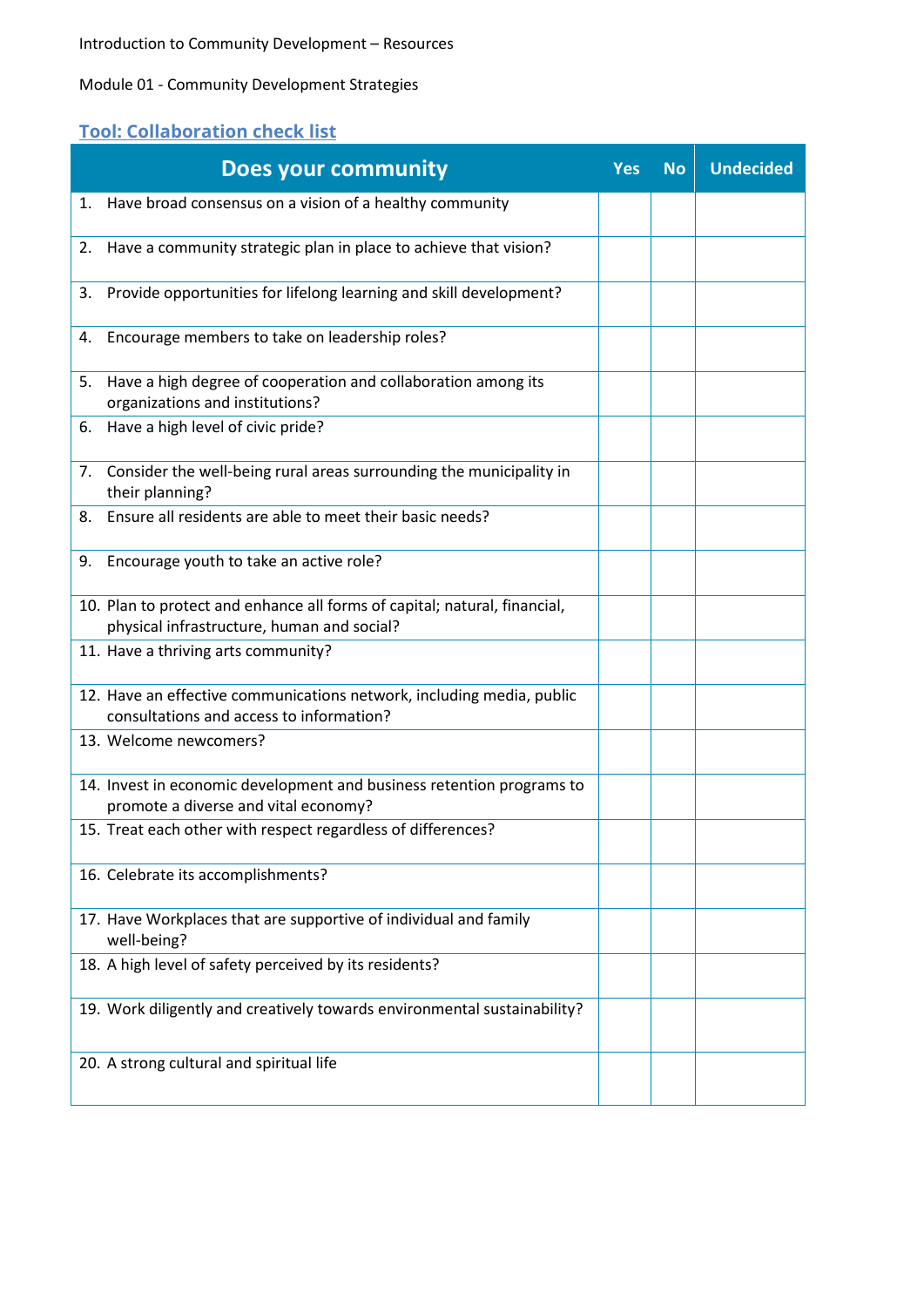### <span id="page-2-0"></span>**Tool: When to Start a Coalition**

If you responded "no" to any of the questions below, a coalition might not be an appropriate structure to accomplish your goals.

| <b>Start a Coalition Check sheet</b>                                                                                                                                                     | Yes | Nο |
|------------------------------------------------------------------------------------------------------------------------------------------------------------------------------------------|-----|----|
| Does the problem affect a broad range of people?                                                                                                                                         |     |    |
| Is the problem complex, requiring information and expertise from various<br>sectors of the community?                                                                                    |     |    |
| Is there a need for broad public awareness or education to accomplish the goal?                                                                                                          |     |    |
| Is there a gap in existing services or programs such that no existing organization<br>is clearly mandated to take on this work?                                                          |     |    |
| Are there other organizations that see this problem as a priority?                                                                                                                       |     |    |
| Are there other organizations that are willing to work together to address the<br>problem?                                                                                               |     |    |
| Is this problem best addressed through the joint ownership and responsibility of<br>a number of organizations                                                                            |     |    |
| Are the potential members of the coalition willing to relinquish individual<br>control over the activities and outcomes of the coalition and actively engage in a<br>collective process? |     |    |
| Are there potential members of the coalition willing to commit to and abide by<br>democratic decision-making procedures?                                                                 |     |    |
| Are the organizational goals and policies of the potential members in alignment<br>with those of the coalition?                                                                          |     |    |
| Are there resources that can be shared or obtained to assist with the work?                                                                                                              |     |    |
| Is there a true commitment to work together and produce results, irrespective<br>of funder requirements for collaboration?                                                               |     |    |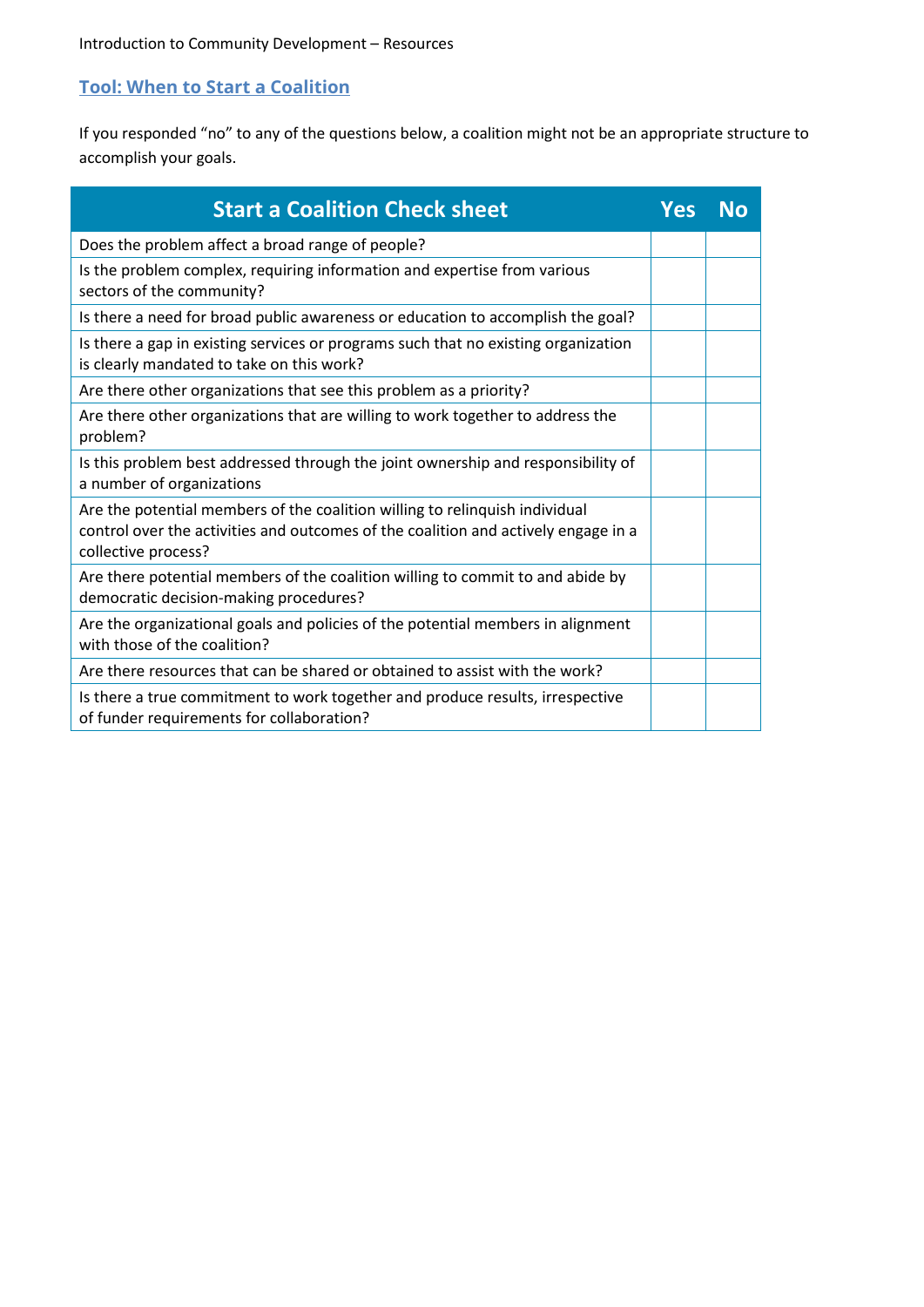### <span id="page-3-0"></span>**Tool: Collaboration Framework**

The following Collaboration Framework [1] compares the purpose, structure and process of different levels of collaboration.

| <b>Level</b>      | <b>Purpose</b>                                                                                                                                                                                                                                            | <b>Structure</b>                                                                                                                                             | <b>Process</b>                                                                                                                       |
|-------------------|-----------------------------------------------------------------------------------------------------------------------------------------------------------------------------------------------------------------------------------------------------------|--------------------------------------------------------------------------------------------------------------------------------------------------------------|--------------------------------------------------------------------------------------------------------------------------------------|
| <b>Networking</b> |                                                                                                                                                                                                                                                           |                                                                                                                                                              |                                                                                                                                      |
|                   | · Dialogue<br>• Common Awareness<br>• Information flow<br>• Create support base<br>• Non-hierarchical<br>· Loose, flexible link<br>· Roles loosely defined<br>• Concern is primary link<br>• Low key leadership<br>• Low decision-making<br>• Information |                                                                                                                                                              |                                                                                                                                      |
|                   | Communication                                                                                                                                                                                                                                             |                                                                                                                                                              |                                                                                                                                      |
| <b>Alliance</b>   |                                                                                                                                                                                                                                                           |                                                                                                                                                              |                                                                                                                                      |
|                   | • Match needs<br>• Provide some coordination<br>• Limits duplicating services<br>• Ensures tasks done                                                                                                                                                     | • Central body of<br>• communicators<br>• Semiformal links<br>• Roles somewhat defined<br>• Links are advisory<br>· Develops new resources<br>· Joint budget | • Facilitative leaders<br>• Complex decision-<br>making<br>• Some conflict<br>• Centralized<br>• Communication (formal)              |
| Partnership       |                                                                                                                                                                                                                                                           |                                                                                                                                                              |                                                                                                                                      |
|                   | • Share resources<br>• Coordinate activities<br>· Address common issues<br>• Merge resource base<br>• Create something new                                                                                                                                | • Central body of decision-<br>makers<br>• Roles defined<br>· Links formalized<br>• New resources<br>· Joint budget                                          | • Autonomous leadership<br>· Focus is on issue<br>• Group decision-making<br>by task groups<br>• Communication<br>frequent and clear |
| <b>Coalition</b>  |                                                                                                                                                                                                                                                           |                                                                                                                                                              |                                                                                                                                      |
|                   | • Share ideas<br>. Willing to pull resources<br>from existing systems<br>· Develop commitment<br>• Minimum three years                                                                                                                                    | • All members involved in<br>decision-making<br>· Roles and time defined<br>• Links formal<br>• Written agreement<br>• New resources<br>· Joint budget       | • Shared leadership<br>. Decision-making with all<br>members<br>• Communication is<br>prioritized                                    |
| Full              |                                                                                                                                                                                                                                                           |                                                                                                                                                              |                                                                                                                                      |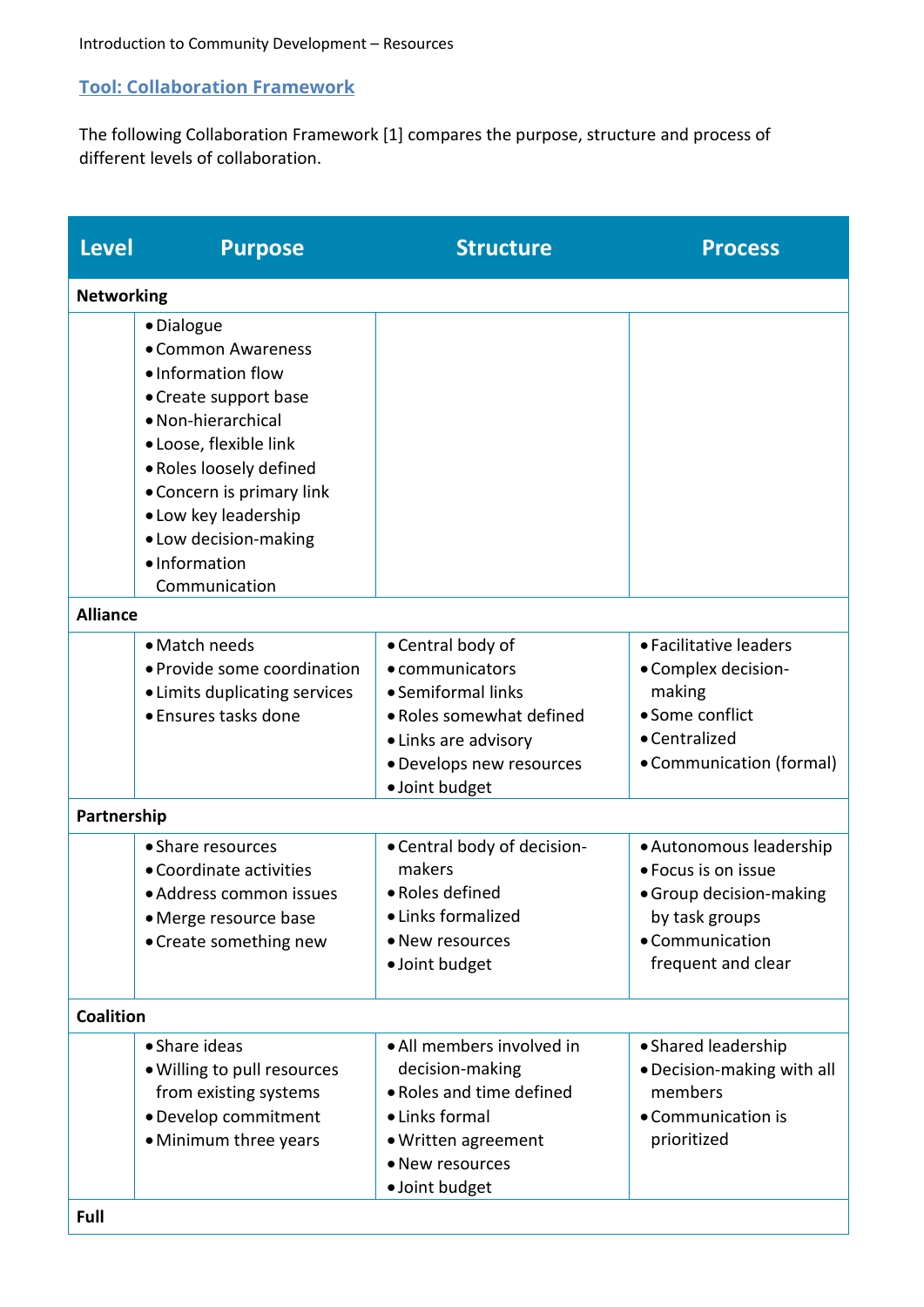| • Accomplish shared vision   |  |
|------------------------------|--|
| • Develop benchmarks         |  |
| · Build interdependent       |  |
| system                       |  |
| • Consensus used in shared   |  |
| decision-making              |  |
| • Roles, time and evaluation |  |
| formalized                   |  |
| • Links are formal and       |  |
| written in work              |  |
| assignments                  |  |
| • Leadership high            |  |
| • Trust level high           |  |
| • Productivity high          |  |
| • Ideas / decisions equally  |  |
| shared                       |  |
| • Highly developed           |  |
| communication                |  |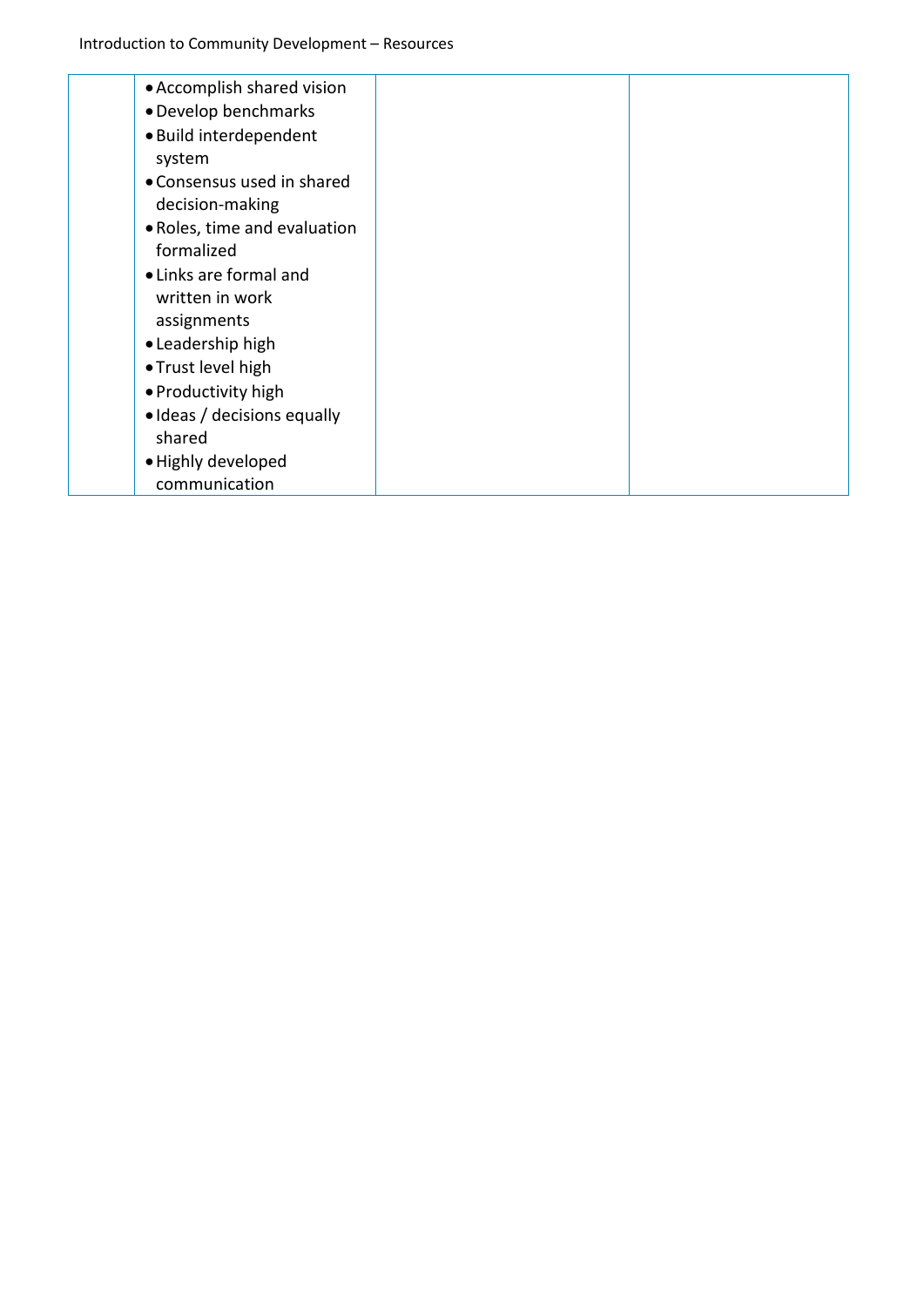# <span id="page-5-0"></span>**Tool: Tips for Improving Coalition Functioning**

The following is a list of strengths and weaknesses that happen at each level of a coalition and tips to help you address them.

|                    | <b>Strengths</b>                                                                                                                                                                                                                                             | <b>Weaknesses</b>                                                                                                                                                                                                                                                                                                                                                                                                                                                                        | <b>Tips</b>                                                                                                                                                                                                                                                                                                                                                                                                                                                                                                                                                                                                                                                                 |
|--------------------|--------------------------------------------------------------------------------------------------------------------------------------------------------------------------------------------------------------------------------------------------------------|------------------------------------------------------------------------------------------------------------------------------------------------------------------------------------------------------------------------------------------------------------------------------------------------------------------------------------------------------------------------------------------------------------------------------------------------------------------------------------------|-----------------------------------------------------------------------------------------------------------------------------------------------------------------------------------------------------------------------------------------------------------------------------------------------------------------------------------------------------------------------------------------------------------------------------------------------------------------------------------------------------------------------------------------------------------------------------------------------------------------------------------------------------------------------------|
| Individual Members | · members are confident in<br>each others' skills<br>· diversity of<br>ideas/perspectives<br>• creativity<br>• humour<br>• openness to feedback, new<br>ideas and criticism<br>· willing to give and take re:<br>time/profile/work/<br>information/expertise | · personal agendas; people<br>who are in it:<br>- to enhance image<br>- to gain access to<br>resources<br>$-$ to sabotage efforts<br>- to push a certain idea<br>- make them feel good<br>Passive aggressive<br>personalities;<br>different levels of<br>passion -real or<br>perceived<br>undermine decision-<br>process<br>personality conflicts<br>control issues<br>lack of flexibility<br>lack of understanding<br>of concepts<br>tension between<br>professionals and<br>volunteers | · look at potential coalition<br>members to evaluate<br>suitability; look for<br>commitment towards<br>outcomes and motivation<br>and believe in the<br>objectives of the coalition<br>• terms of reference should<br>include<br>• process for conflict<br>resolution; use/increase<br>skills in conflict<br>management<br>. get to know others on<br>coalition<br>· elect chair with good<br>facilitation skills to manage<br>disruptive members<br>· provide skills training;<br>orientation to members<br>• create a "space" for<br>community volunteers;<br>differentiate role from<br>professional members;<br>provide time on agenda for<br>their input and feedback. |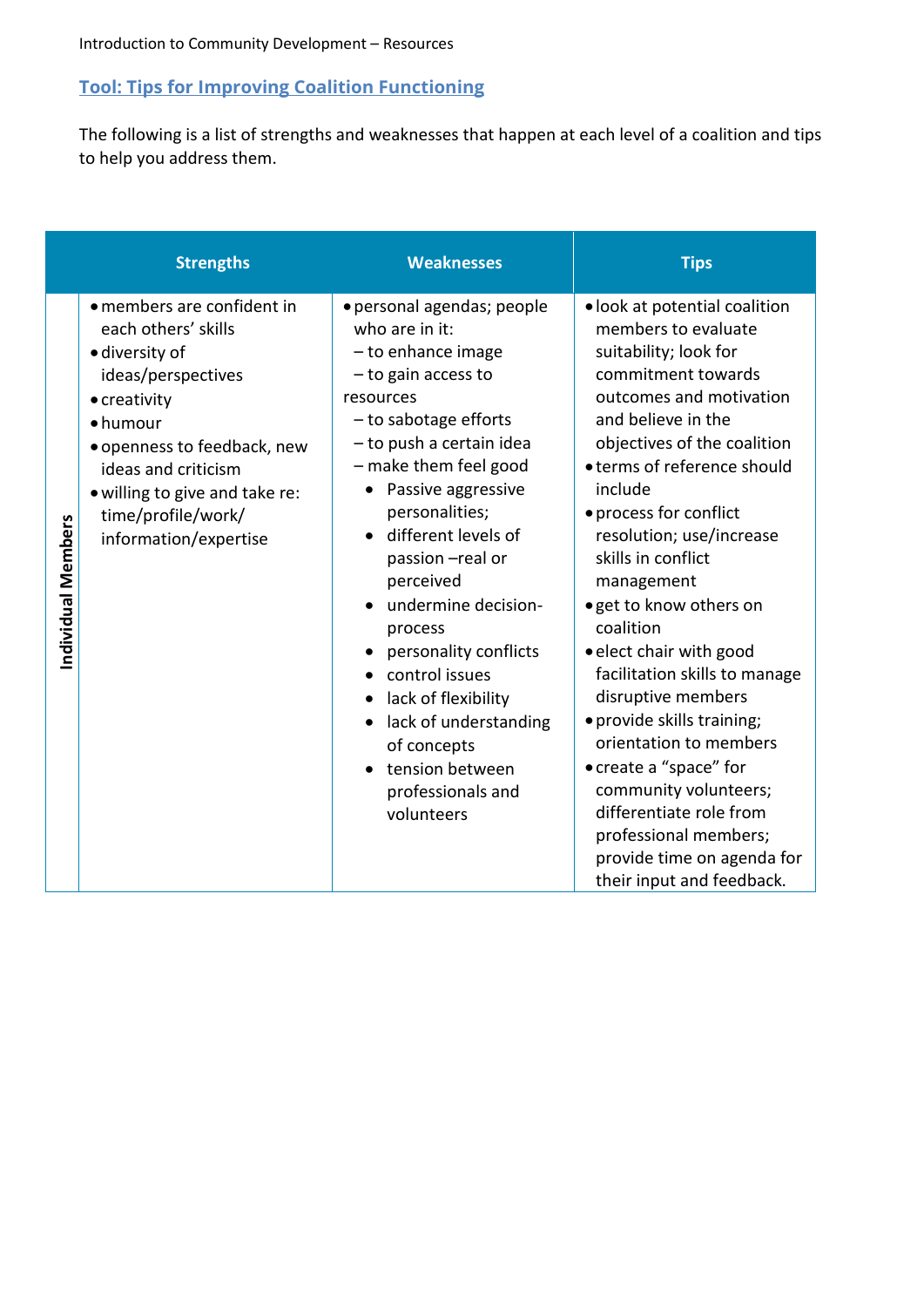| <b>Group Process</b>       | $\bullet$ trust<br>• respect<br>• shared power<br>• shared ownership<br>· teamwork<br>• team "check-ins"<br>· defined roles<br>· understand investments<br>and benefits<br>· mutual care and concern<br>• have fun<br>• wealth of resources<br>within the group'<br>members willing to share<br>resources | • varying expectations<br>• use of jargon, systems that<br>some nonprofessional<br>members do not<br>understand or are not<br>comfortable with<br>· lack of understanding of<br>stages of group<br>development<br>· role confusion<br>• unequal resources of<br>members<br>· lack of respect for others'<br>viewpoints<br>· lack of investment<br>· lack of commitment to take<br>on tasks, to work towards<br>outcomes<br>· lack of accountability<br>· distrust<br>· power imbalances<br>• racism/sexism<br>• resistance to change | • set terms of reference or<br>agreement that defines<br>roles, investments, benefits<br>• take time to build good<br>group process<br>• set "ground rules" for how<br>group members relate to<br>each other<br>• share ideas, life, "check-<br>ins", build in activities that<br>show care and concern<br>• let people offer what they<br>can instead of expecting a<br>certain level of<br>participation<br>• recognize value of coalition<br>regularly/annually through<br>evaluation and celebration<br>of accomplishments<br>· address issues openly; re-<br>identify goal and<br>objectives, members roles;<br>clarify values, principles,<br>ground rules; if insufficient<br>"common ground",<br>evaluate whether the<br>group has what it takes |
|----------------------------|-----------------------------------------------------------------------------------------------------------------------------------------------------------------------------------------------------------------------------------------------------------------------------------------------------------|--------------------------------------------------------------------------------------------------------------------------------------------------------------------------------------------------------------------------------------------------------------------------------------------------------------------------------------------------------------------------------------------------------------------------------------------------------------------------------------------------------------------------------------|----------------------------------------------------------------------------------------------------------------------------------------------------------------------------------------------------------------------------------------------------------------------------------------------------------------------------------------------------------------------------------------------------------------------------------------------------------------------------------------------------------------------------------------------------------------------------------------------------------------------------------------------------------------------------------------------------------------------------------------------------------|
| 흛<br>Leaders               | · understanding of<br>leadership and role of<br>facilitator/chair                                                                                                                                                                                                                                         | • negative leadership style<br>(e.g. controlling, not<br>allowing input)                                                                                                                                                                                                                                                                                                                                                                                                                                                             | · develop understanding of<br>leadership and role of<br>facilitator/chair<br>• ensure all have input<br>· work to consensus<br>• have annual elections for<br>leadership positions                                                                                                                                                                                                                                                                                                                                                                                                                                                                                                                                                                       |
| Decision-Making<br>Process | • everyone has input<br>· work towards consensus                                                                                                                                                                                                                                                          | • hasty or inequitable<br>decision-making                                                                                                                                                                                                                                                                                                                                                                                                                                                                                            | • chair has good facilitation<br>skills<br>• actively seek input from all<br>members (silence is not the<br>same as approval)<br>· allow time for discussion;<br>explore reasons for<br>differences of opinion                                                                                                                                                                                                                                                                                                                                                                                                                                                                                                                                           |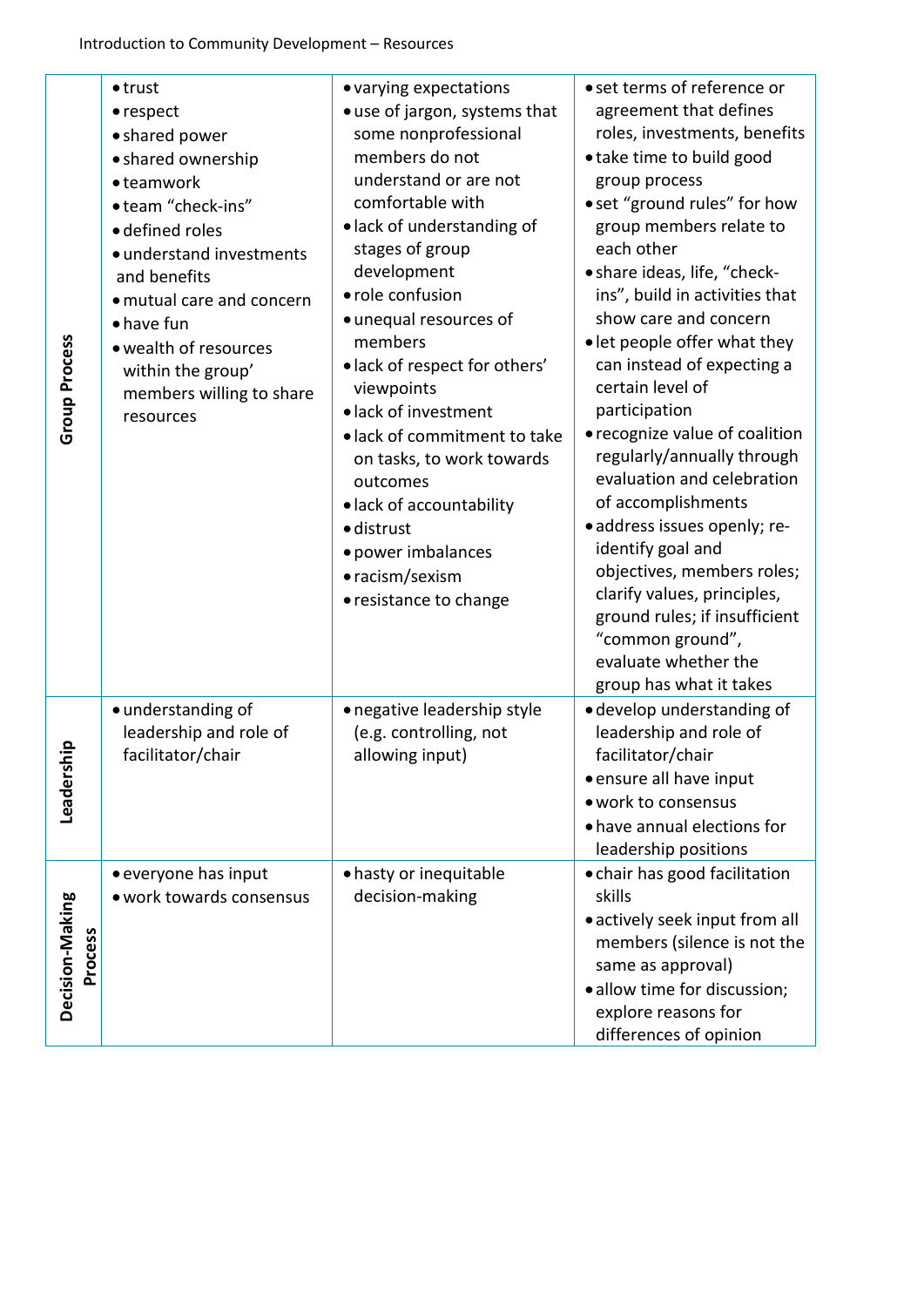| Organizations' Senior Management<br>Relationship With Member |                                                                                                                                                                                               | · direction given by outside<br>manager who doesn't know<br>what goes on inside the<br>coalition<br>· members not being able to<br>make decisions have to<br>take it back to own<br>supervisor/board | • need to obtain "buy-in"<br>from senior management<br>of member organizations<br>• request delegation of<br>authority to staff<br>representative on coalition<br>• members sign agreement<br>that states investment,<br>decision-making process,<br>etc.                                                                                                                                                                                                                                                                                                                                                                                                                                      |
|--------------------------------------------------------------|-----------------------------------------------------------------------------------------------------------------------------------------------------------------------------------------------|------------------------------------------------------------------------------------------------------------------------------------------------------------------------------------------------------|------------------------------------------------------------------------------------------------------------------------------------------------------------------------------------------------------------------------------------------------------------------------------------------------------------------------------------------------------------------------------------------------------------------------------------------------------------------------------------------------------------------------------------------------------------------------------------------------------------------------------------------------------------------------------------------------|
| chieving Objectives<br>∢                                     | • accomplishment creating<br>positive change in<br>community<br>· good reputation<br>· involvement of target<br>group<br>• access to resources<br>• community buy-in<br>• clear focus/purpose | · lack of direction<br>· different agendas<br>· lack of resources<br>·lack of follow-up<br>· lack of evaluation                                                                                      | • Lack of direction: develop<br>strategic plan involving<br>target population<br>· Different agendas - diffuse<br>and change/increase<br>number of members with<br>similar commitment to<br>group goal<br>• Lack of resources:<br>- Go to agency CEO's to<br>request resources<br>- Members identify own<br>resources to see what<br>they can contribution<br>- Review potential<br>membership and their<br>resources<br>. Lack of follow-up: find out<br>why may be the person<br>lacks skills/knowledge/<br>experience: mentor with<br>someone who is learning; if<br>due to<br>forgetting/disorganized,<br>provide check list to follow<br>• Lack of Evaluation - create<br>evaluation plan |
| Recruitment of<br>New Members                                | • new members join<br>coalition to bring in new<br>ideas, perspectives and<br>resources                                                                                                       | • need to find new members<br>due loss of members or to<br>obtain needed skills,<br>experience, access to<br>resources, etc.                                                                         | • identify potential benefits<br>of membership<br>· plan outreach/<br>communications strategy<br>• make use of existing<br>members contacts                                                                                                                                                                                                                                                                                                                                                                                                                                                                                                                                                    |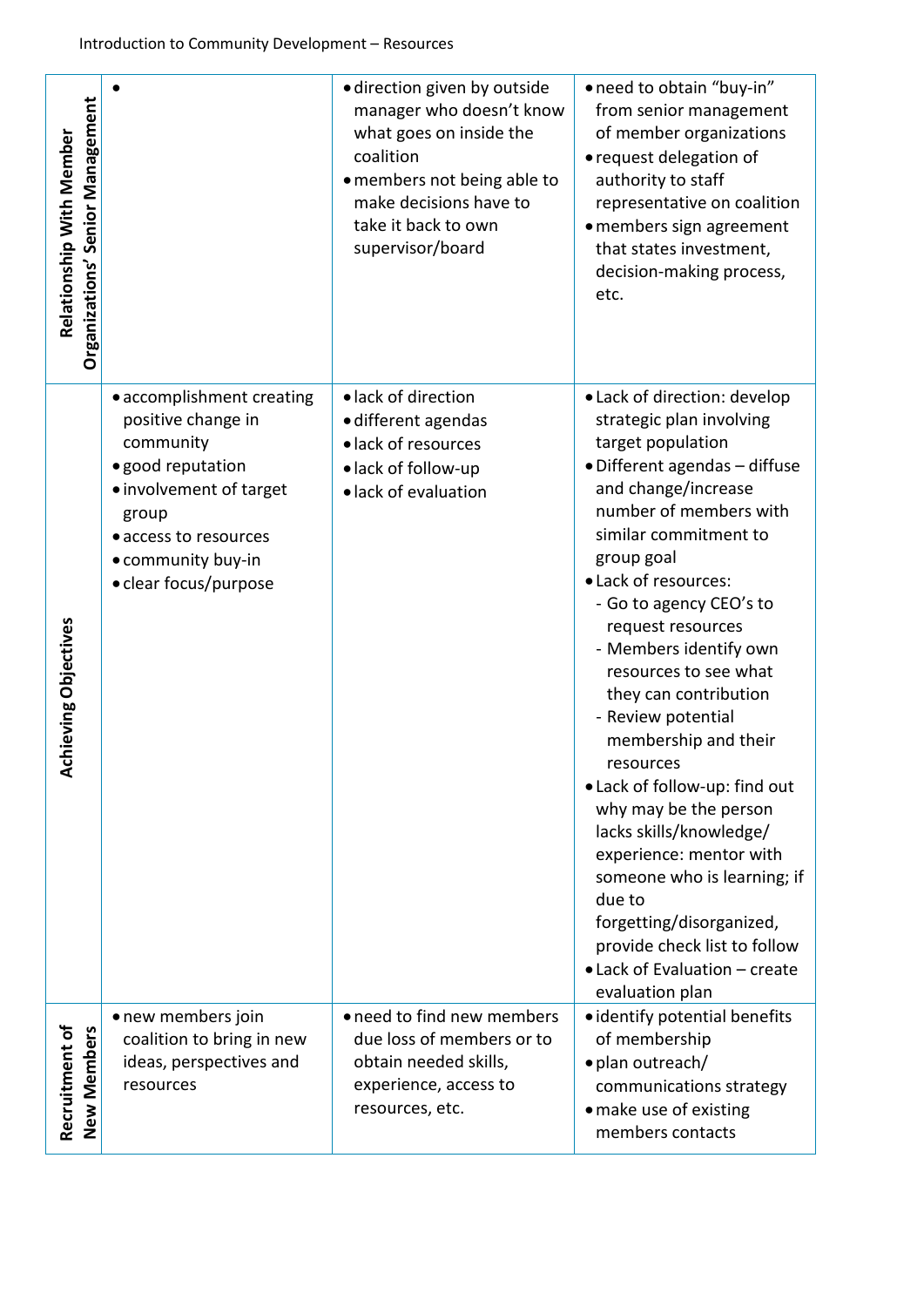Introduction to Community Development – Resources

## <span id="page-8-0"></span>**Tool: Presentation Evaluation Form**

| <b>Presenter:</b> |  |
|-------------------|--|
| Date:             |  |
| Topic:            |  |

## **Presentation Effectiveness Criteria**

| To what extent did the presentation<br>represent the following features?  | Yes | <b>Needs</b><br>Work | <b>No</b> | <b>Comments</b> |
|---------------------------------------------------------------------------|-----|----------------------|-----------|-----------------|
| 1. Purpose communicated clearly.                                          |     |                      |           |                 |
| 2. Organized and easy to follow.                                          |     |                      |           |                 |
| 3. Presenter exhibited a good<br>understanding of topic.                  |     |                      |           |                 |
| 4. Presenter was well-prepared.                                           |     |                      |           |                 |
| 5. Presenter spoke clearly/effectively                                    |     |                      |           |                 |
| 6. Time for presentation used effectively.                                |     |                      |           |                 |
| 7. Slides enhanced presentation.                                          |     |                      |           |                 |
| 8. Presenter responded effectively to<br>audience questions and comments. |     |                      |           |                 |
| 9. Presentation was done in a way that<br>engaged audience.               |     |                      |           |                 |

10.What did you like most about the presentation?

11.What areas might you suggest for improvement not listed above?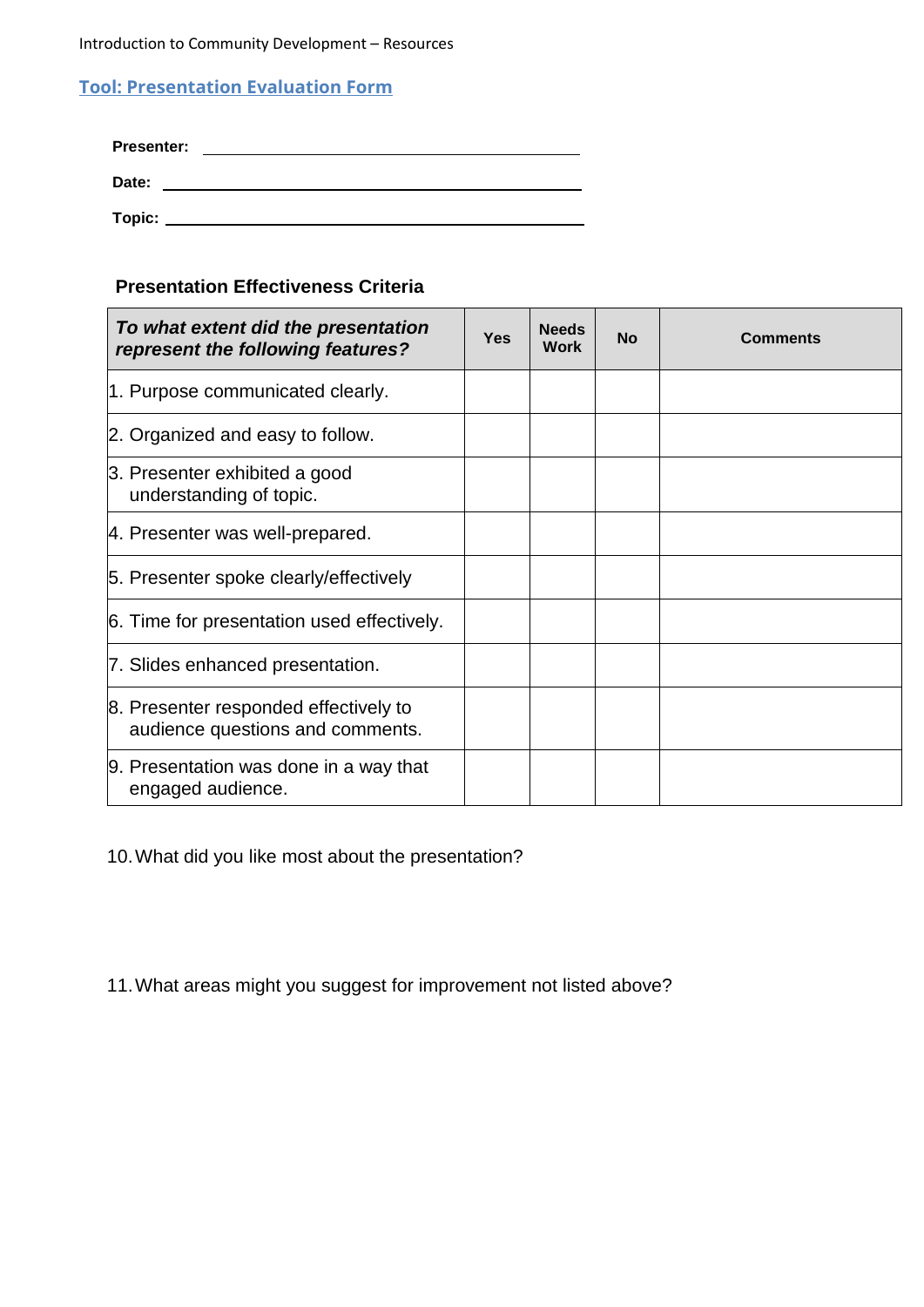<span id="page-9-0"></span>**Sample News Release**

#### *For Immediate Release*

#### Inspiring Change: Healthy Cities and Communities in Ontario

Toronto, ON (April 3, 1995) Could your community use a little inspiration? The Ontario Healthy Communities Coalition is releasing a new **book** *Inspiring Change: Healthy Cities and Communities in Ontario*.

This book is an illustration of how individuals and communities can rally together to create change. Inspiring Change: Healthy Cities and Communities in Ontario contains stories of communities in Ontario that have confronted challenges such as unemployment, hunger, lack of activities for youth, and pollution. The stories, written by staff and members of the Ontario Healthy Communities Coalition, come from diverse community perspectives -northern, southern, rural and urban Ontario. They celebrate the successes of Healthy Community members, and will inspire others to get involved. All are invited to celebrate with us at our book launch, to be held:

**Date:** Thursday Dec. 7th, 2000

**Time:** 10:00 am 12:00 p.m.

**Location:** Trent University Bookstore, Peterborough

Susan Hubay and Jacqueline Powell, co-authors of Chapter 8: *"You Can't Start a Revolution on an Empty Stomach: Food Security and Community Mobilization in Peterborough"* will be on hand to answer your questions and personalize your purchases.

Refreshments will be served.

 $-30 -$ 

#### **For more information contact:**

Ontario Healthy Communities Coalition

555 Richmond St. West, Suite 505, Toronto, ON M5V 3B1 Phone: 1-800-766-3418; Fax: (416) 408-4843 Email: [info@healthycommunities.on.ca](mailto:info@healthycommunities.on.ca) web site: [www.healthycommunities.on.ca](http://www.healthycommunities.on.ca/)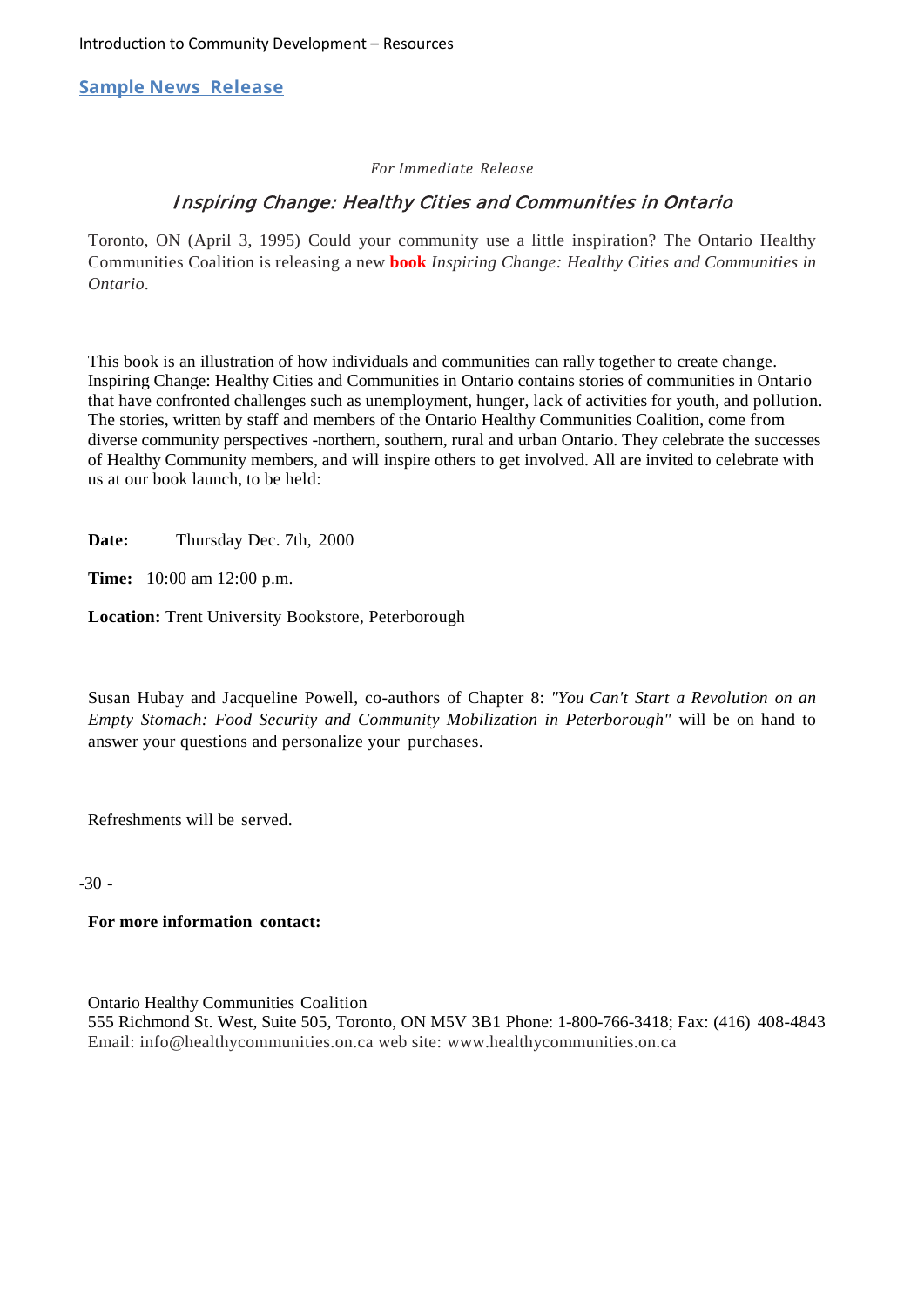#### <span id="page-10-0"></span>**Sample Public Service Announcement (PSA)**

A PSA should be typewritten and double-spaced on letterhead stationary, with the name, address and telephone number of the contact person at the top of the page. Under the heading "Public Service Announcement" give all the necessary details of the event: when and where it will happen, by whom it is sponsored, the objectives of the event, etc. Also include any new brochure or new flyer about your group's campaign. The PSA should be no more than 30 seconds in length, read aloud. Attach a cover letter requesting that the PSA be aired and expressing appreciation for this service, then mail it to the appropriate outlets at least two weeks prior to the announcement date.

Here are some examples of PSAs:

• Registration for Woodsley Community College Fall 2002 Continuing Education term begins Saturday August 7th, 9:00 a.m. 1:00 p.m. in the cafeteria.

• The Antler River Conservation Authority welcomes everyone to Antler Conservation Area, Sunday August 28, at 2:00 p.m., weather permitting, for an workshop on identifying and processing natural dyes, plus a short woodland hike. Meet at the Resource Centre in the Conservation Area, 6 ½ km. west of Woodsley on Highway 25. Learn the fascinating art of dying cloth with plants and trees growing in our area.

• The Woodsley Heritage Museum of has scheduled a corn roast and family fun type games Sunday, August 8th, 1:00 5:00 p.m. In addition to being able to view exhibits relating to the history of Woodsley, visitors will be treated to stories of earlier times told by long-time local residents. The Friends of the Woodsley Heritage Museum will provide planned a corn roast with hot dogs, burgers and other refreshments. Rain or shine. For further information please phone 622-2340.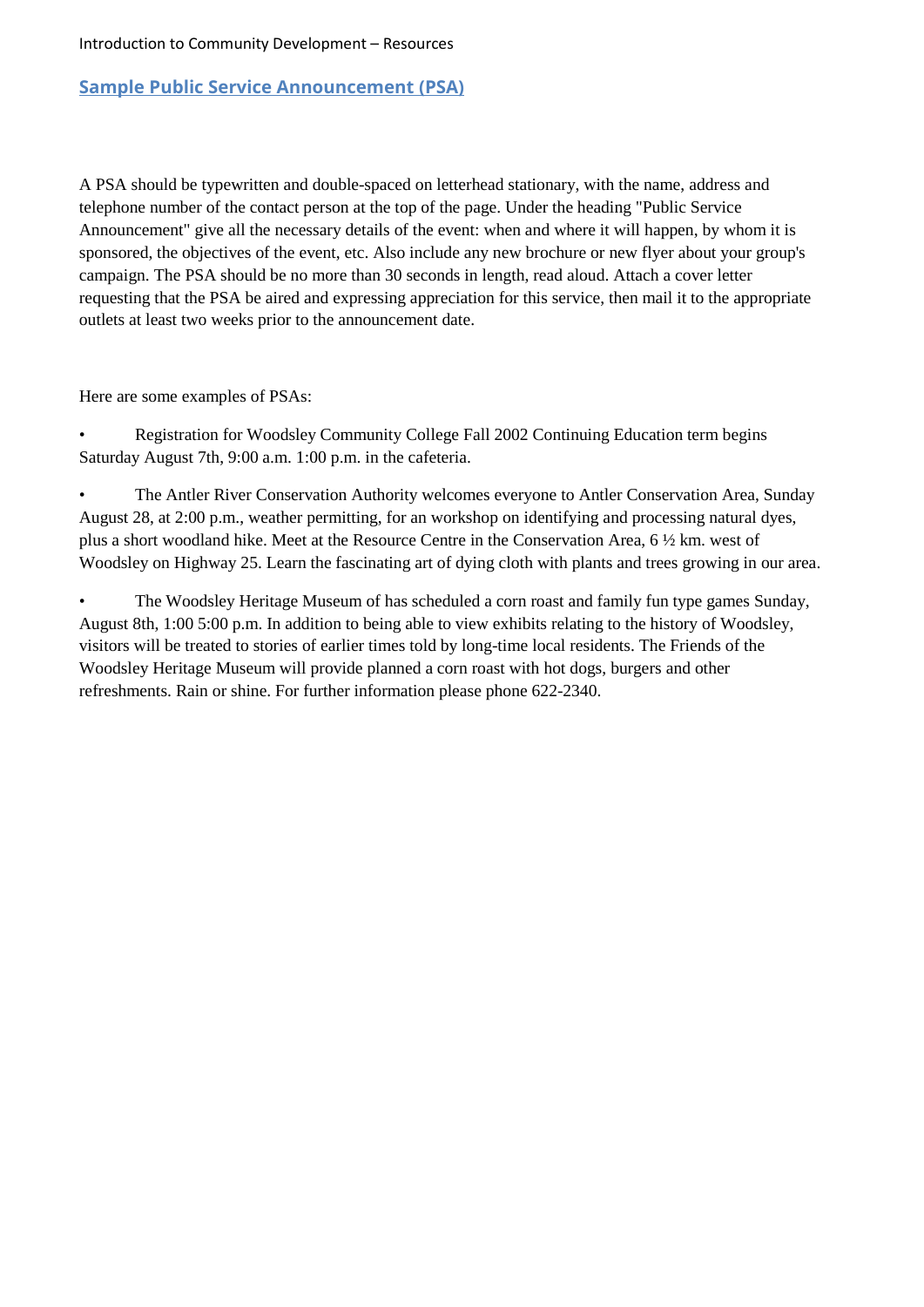<span id="page-11-0"></span>**Sample Summary Project Logic Model**

*XYZ Healthy Community Group*



**Note:** This is a "mock" summary project logic model we have provided it only as an illustration of a format that may be useful to help your group ensure there is a logical link between your day-to-day activities and your long term goals and objectives.